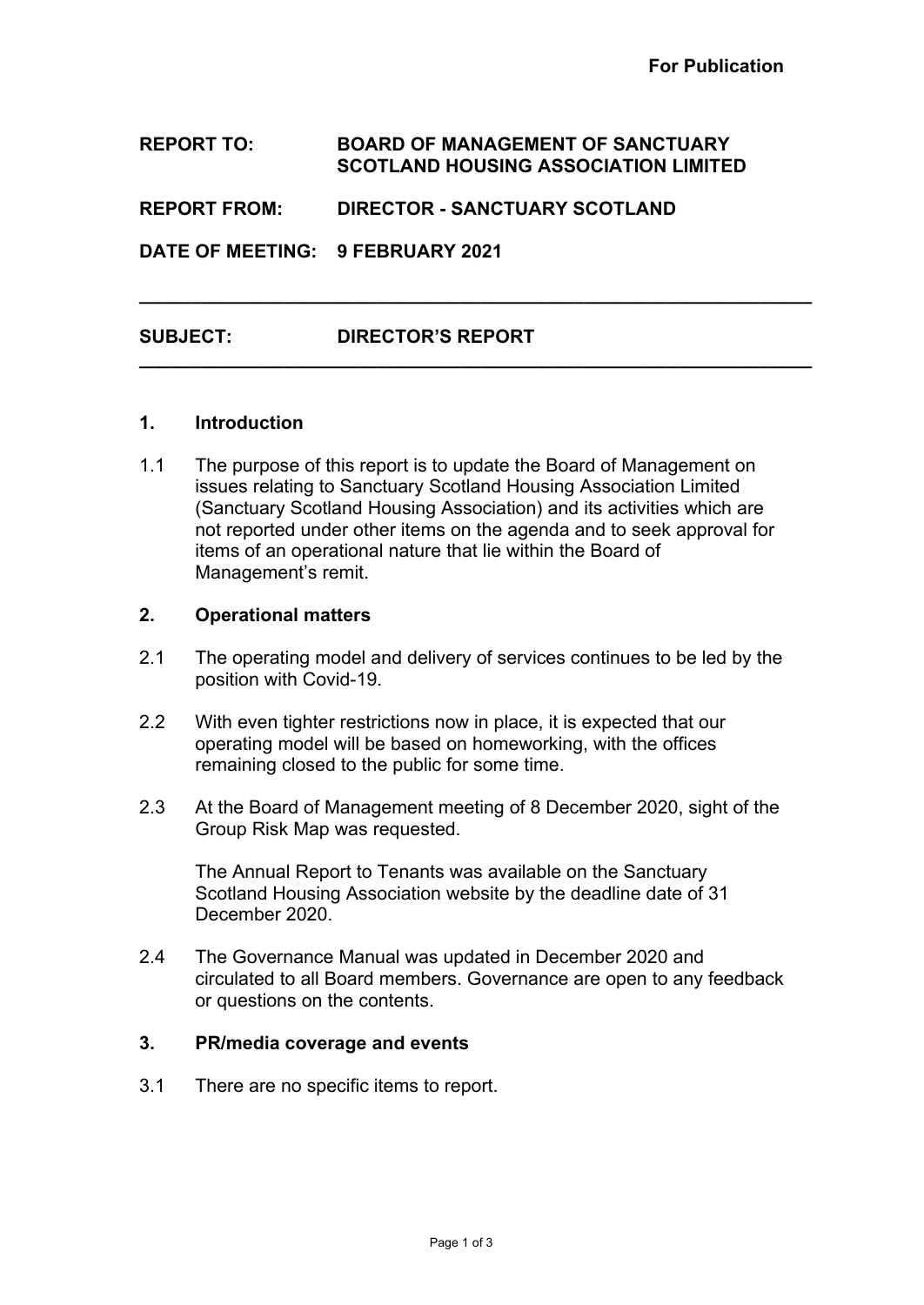# **4. Scottish Housing Regulator**

- 4.1 The eighth monthly Covid-19 return has been submitted to the Scottish Housing Regulator, this represents the period to the end of November 2020**.** The Scottish Housing Regulator confirmed that a submission would not be required for the month of December.
- 4.2 Following the approval of the directed transfer of Thistle Housing Association to Sanctuary Scotland Housing Association, the Scottish Housing Regulator has updated the organisations engagement plan.

#### **5**. **Items for approval**

- 5.1 Alan West is to be nominated for membership of the Group Board at their meeting of 10 February 2021. This is in his capacity as the Chairperson of the Sanctuary Scotland Board of Management. The Board of Management is asked to endorse this proposal.
- 5.2 A candidate was interviewed on 16 December 2020 for the appointment as a new member of the Central Area Committee. The candidate has relevant skills and experience to complement the current membership of the area committee and the Board are recommended to approve the appointment.
- 5.4 Further to the approval of the Choice Based Lettings tender process, I can confirm that this has now been completed with Housing Online selected as preferred partners Work has commenced on system testing and training and it is hoped Go Live will be in April. There will be a formal Partnership Agreement and Data Sharing Agreement for approval in due course. The Board is recommended to note and endorse this position.

## **6. Appraisal**

- 6.1 Risk management
- 6.1.1 RM 3 Cost and Income Pressures, RM 4 Governance and RM 9 Legislative/Regulatory/political; reporting of issues being dealt with by the Director - Sanctuary Scotland allows for scrutiny of such activities by the Board of Management thus contributing to the management of governance and compliance risks. Some of the issues and activities reported also contribute to the mitigation of political and reputational risks.
- 6.2 Impact on diversity
- 6.2.1 None of the issues referred to in this report are considered to have any direct diversity implications.